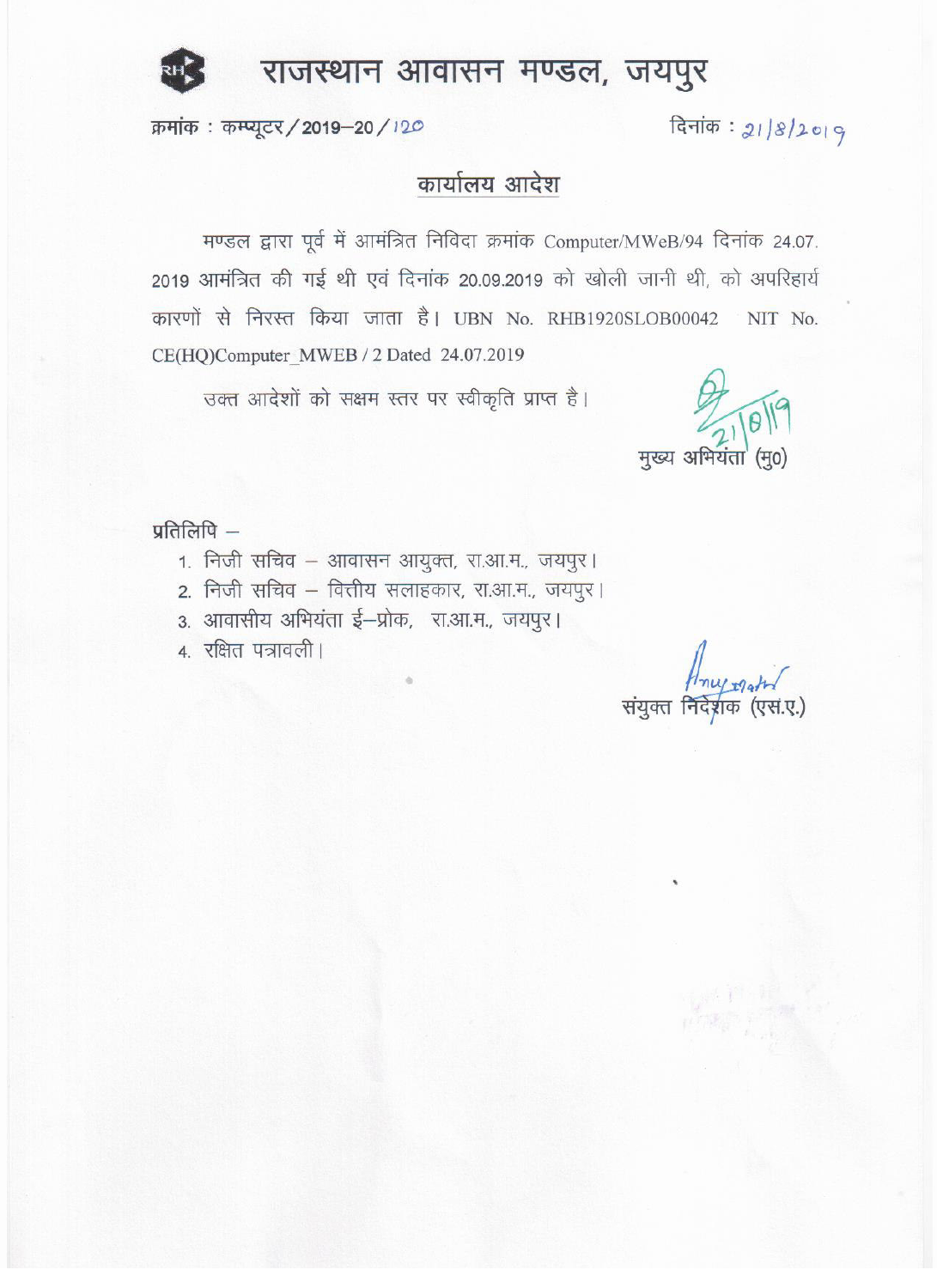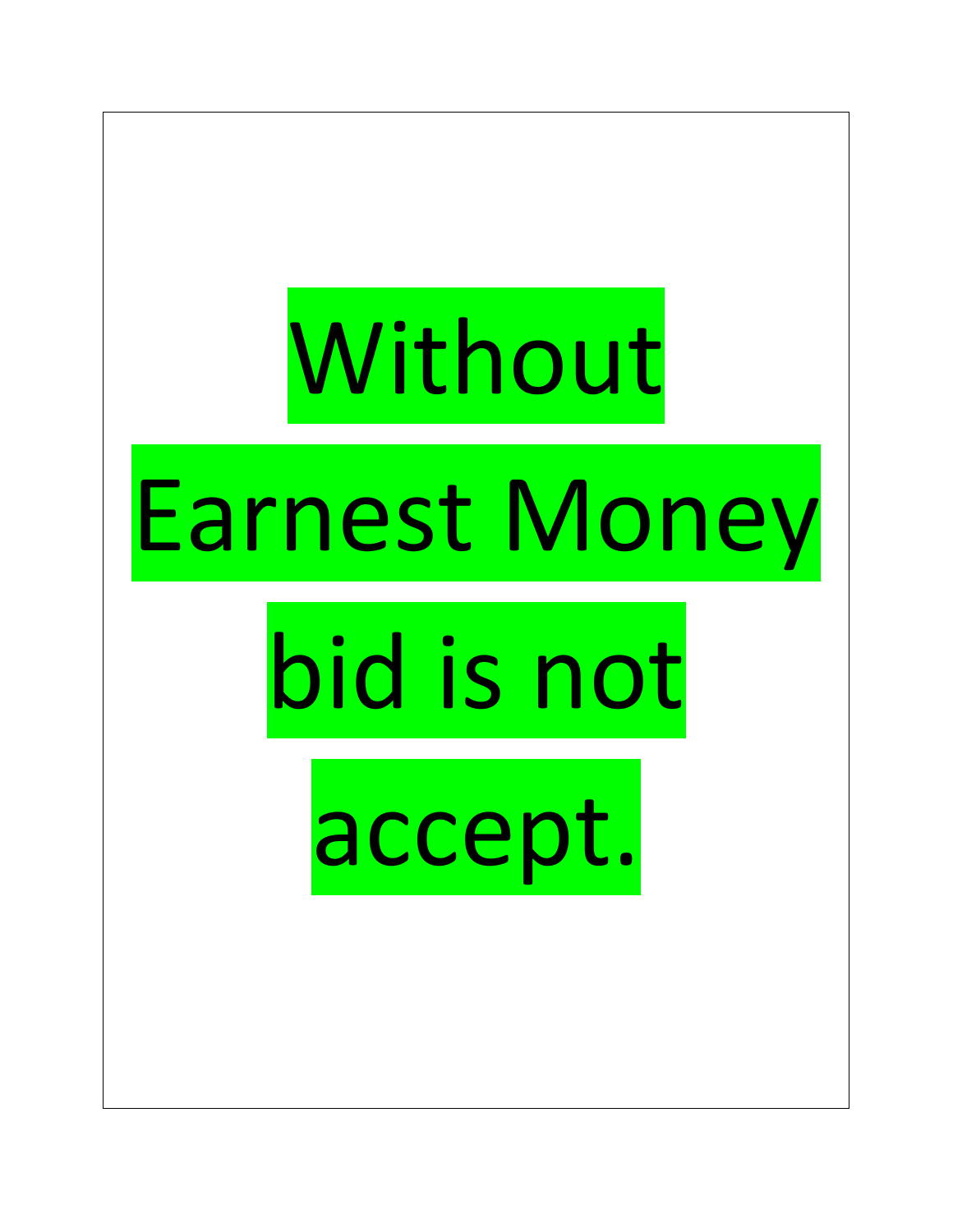# **Rajasthan Housing Board Janpath, Jyoti Nagar, Jaipur, 302005 (Rajasthan) India**

Ref. No. Computer/MWeB/94 Dated ;24.07.2019

# **NIB NO : CE(HQ)/COMPUTER\_MWEB/. 2 Notice Inviting BID for creation of Marketing Website (Bi-lingual)**

Rajasthan housing board, Jaipur invites offer from reputed Firms/organizations **to Re-design and develop a new dynamic website (Marketing) (Bilingual) for the institute with latest modules and tools with FMS**, as per details given in Document available on department website: **https://urban.rajasthan.gov.in/rhb** & **https://sppp.rajasthan.gov.in. Toatl Project Cost 25.00 Lac.**

**Interested Firms/Compony may submit E-Tender as per following schedule :** 

| $\vert$ 1.       | Bid Doc Available for download at                                                           | From 30/7/2019 at 1800 Hrs         |  |  |
|------------------|---------------------------------------------------------------------------------------------|------------------------------------|--|--|
|                  | www.eproc.rajasthan.gov.in                                                                  |                                    |  |  |
| $\overline{2}$ . | Online submitting of bid along with all required                                            | 16/9/2019 at                       |  |  |
|                  | documents by the bidder on                                                                  | 1800 Hrs                           |  |  |
|                  | www.eproc.rajasthan.gov.in                                                                  |                                    |  |  |
| 3.               | Deposit of Earnest Money (Rs. 50000.00), Tender Fee                                         | 18/9/2019 till 6.00 PM In the      |  |  |
|                  | (Rs. 2360.00 including GST) and RISL Processing Fee (Rs. office of Joint Director(SA), Room |                                    |  |  |
|                  | 1180 including GST) along with original/certified                                           | No R-318 Computer Cell, RHB,       |  |  |
|                  | documents.                                                                                  | Jyoti Nagar, Jan Path Jaipur       |  |  |
|                  | Tender fee & EMD demand Draft in Favour of                                                  |                                    |  |  |
|                  | Rajasthan Housing Board, Jaipur and e-tender fee in                                         |                                    |  |  |
|                  | favour of MD, RISL Jaipur                                                                   |                                    |  |  |
| 4.               | Opening of Technical Bid                                                                    | 11.00 AM on 20.09.2019 in the      |  |  |
|                  |                                                                                             | offce of Resident Engineer, e-proc |  |  |
|                  |                                                                                             | Cell, Jyoti Nagar, Jan Path Jaipur |  |  |
| 5.               | Opening of Financial Bid                                                                    | 11.00 AM on 30.09.2019 in the      |  |  |
|                  |                                                                                             | offce of Resident Engineer, e-proc |  |  |
|                  |                                                                                             | Cell, Jyoti Nagar, Jan Path Jaipur |  |  |

The RHB, reserves the right to accept or reject any of offers either in part or in full or to split the order without assigning any reasons thereof. Without EMD offer will not accepted.

> **-SD Chief Engineer-(HQ) Rajasthan Housing Board, Jaipur**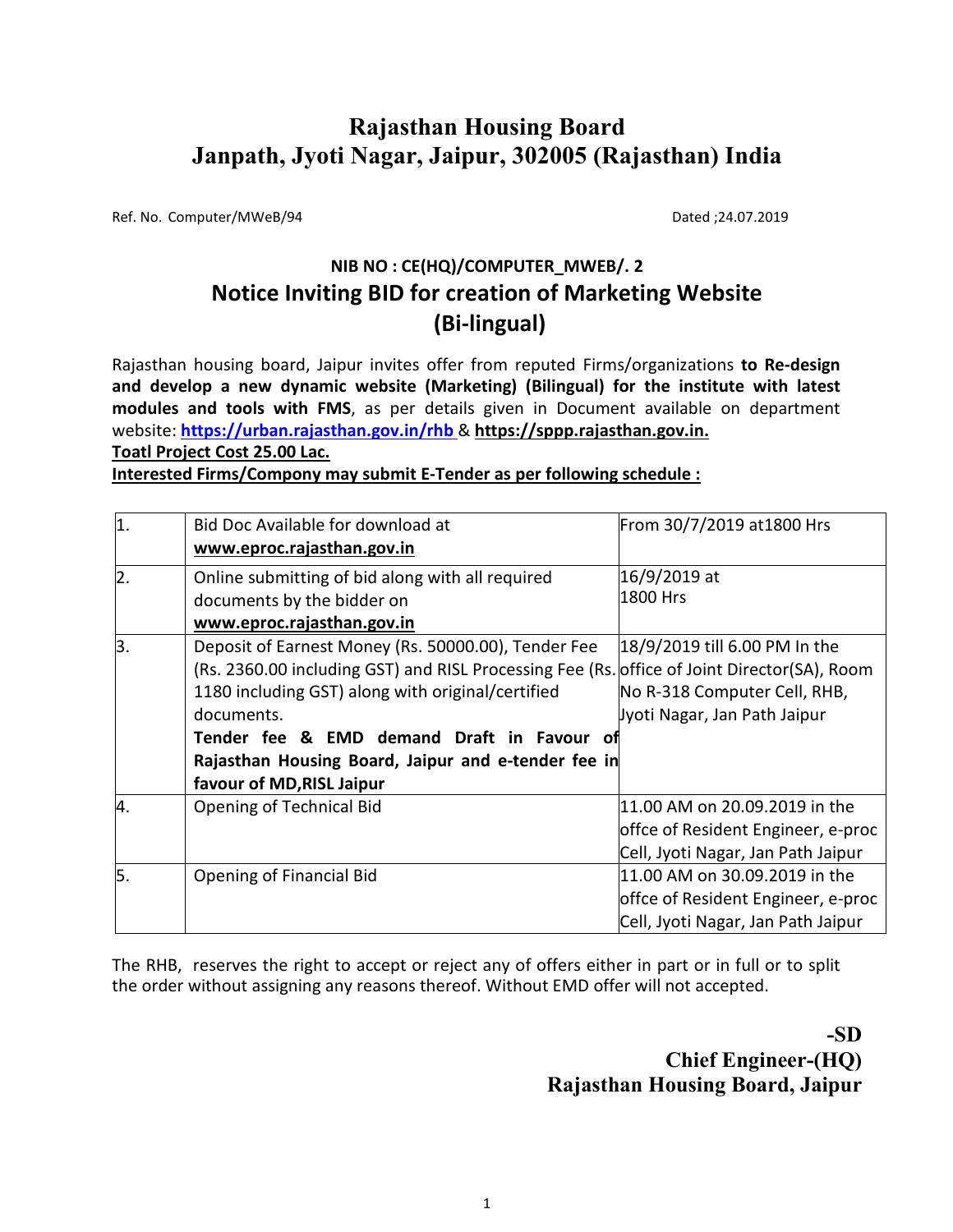# **RAJASTHAN HOUSING BOARD TENDER DOCUMENT FOR CREATION OF MARKETING WEBSITE (BI-LANGUAL) Office of Joint Director(SA), Room No R-318 Computer Cell, RHB, Jyoti Nagar, Jan Path Jaipur**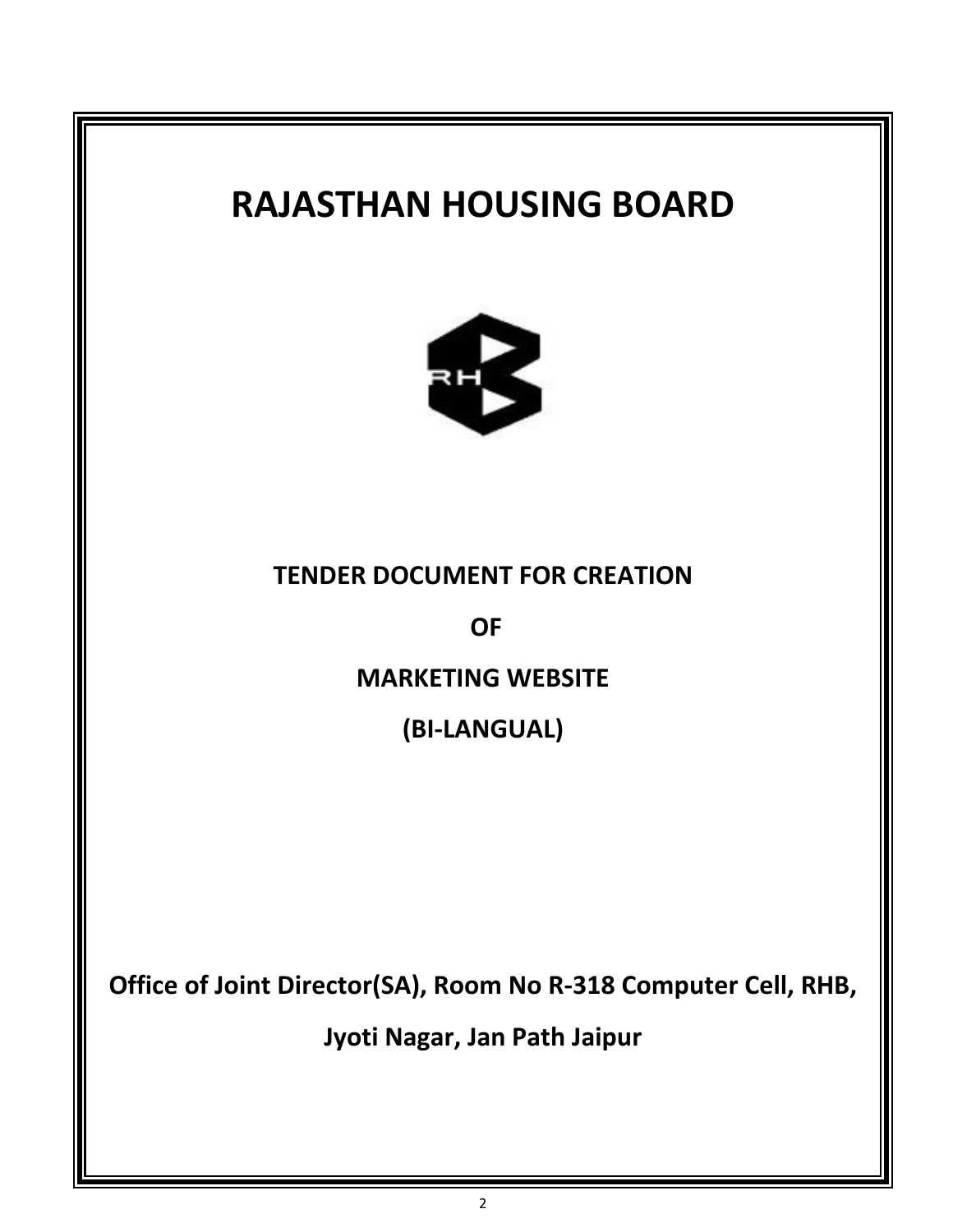# **TABLE OF CONTENTS**

| S.No           | Contents                                                 | Page No        |
|----------------|----------------------------------------------------------|----------------|
| $\mathbf{1}$   | <b>RHB</b> Introduction                                  | $\overline{4}$ |
| $\overline{2}$ | Scope of Work                                            | $\overline{4}$ |
| $\overline{3}$ | Website Criteria                                         | $\overline{4}$ |
| $\overline{4}$ | Important Guidelines , Time Line , Eligibility Criteria: | 6              |
| 5              | <b>Selection Criteria</b>                                | $\overline{7}$ |
| 6              | Technical Guidelines for the Participating firms         | 8              |
| $\tau$         | <b>Final Deliverables</b>                                | 9              |
| 8              | Amendment to the information document                    | 10             |
| 9              | Confidentiality                                          | 11             |
| 10             | Jurisdiction                                             | 11             |
| 11             | Payments                                                 | 11             |
| 12             | <b>Transition Services</b>                               | 11             |
| 13             | Force Majeure Clause                                     | 11             |
| 14             | Cost of the Project Sheet                                | 11             |
| 15             | Other Terms and Conditions                               | 11             |
| 16             | <b>Technical Bid Proposal Sheet</b>                      | $12 - 13$      |
| 17             | Declaration                                              | 14             |
| 18             | Annexure A,B,C,D                                         | $15 - 18$      |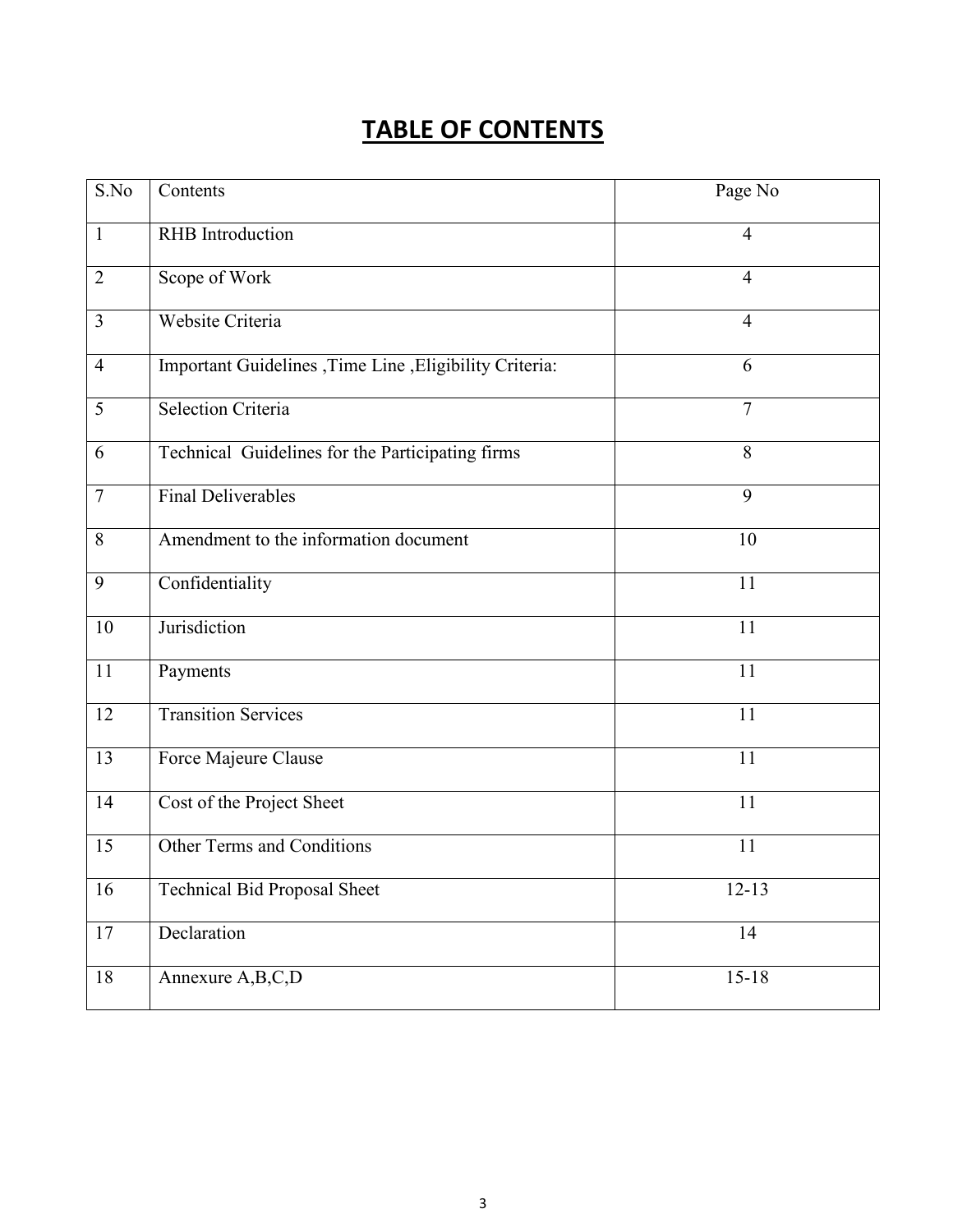#### **1. Introduction**

Rajasthan Housing Board proposes the sell houses through digital media and all its activities in Jaipur as well as in other cities, where circle/division/ subdivision offices of Board are running. For taking up the ambitious project, RHB has decided to invite offers for expression of interest from the leading & reputed IT companies/firms with proven record for developing & implementing of such type of works.

#### **About RHB.**

Rajasthan Housing Board was created on 24 February, 1970 by the Government of Rajasthan as an autonomous body to fulfill the growing demand of housing in the state. Initially Board started housing activities in 7 cities of Rajasthan. During the last 37 years Board has expended its activities in 55 Cities. Since inception the Board has constructed around 2.65 Lac dwelling units, out of which 2.26 Lac units have been handed over to the allottees. In next five years, Board is planning to increase its activities in 100 towns.

#### 2. **Scope of Work for Redesign and Development of RHB Website**

The Rajasthan Housing Board invites proposal from reputed Firms/Organizations to design and develop a new dynamic marketing website for the department with latest modules and tools **along with FMS**. The department website will be bilingual that is in Hindi and English Language. The offer should consist of two parts:

i. Submission of tentative design, technique of development, proposed technology and project management;

ii. Submission of a brief write-up on each of the above aspects for evaluation.

## **3. The website should fulfill the following criteria:**

Making the website Dynamic with new look &feel.

- Creation of a dynamic website with International standards bilingual (Hindi and English) with auto reporting system.
- Compliance for GIGW and other Government guidelines: The vendor has to complete the formalities for compliance of Government guidelines, security audit through Government technical auditor etc.
- Maintenance of website (**for one + Two years total three year**): The vendor has to deploy sufficient technical, graphics, language experts to maintain and update the website. The website need to be update in order to accommodate any future changes and requirements at RHB. E.g. integration of cataloguing software with website; integration of mobile application with website content etc.
- **Design and Develop inter department MIS Report gathering system(Secqure)**
- Transfer and editing of existing content to new website.
- Advanced security features securing the website from any hacking vulnerabilities, threat, penetration, Brute force attacks, etc.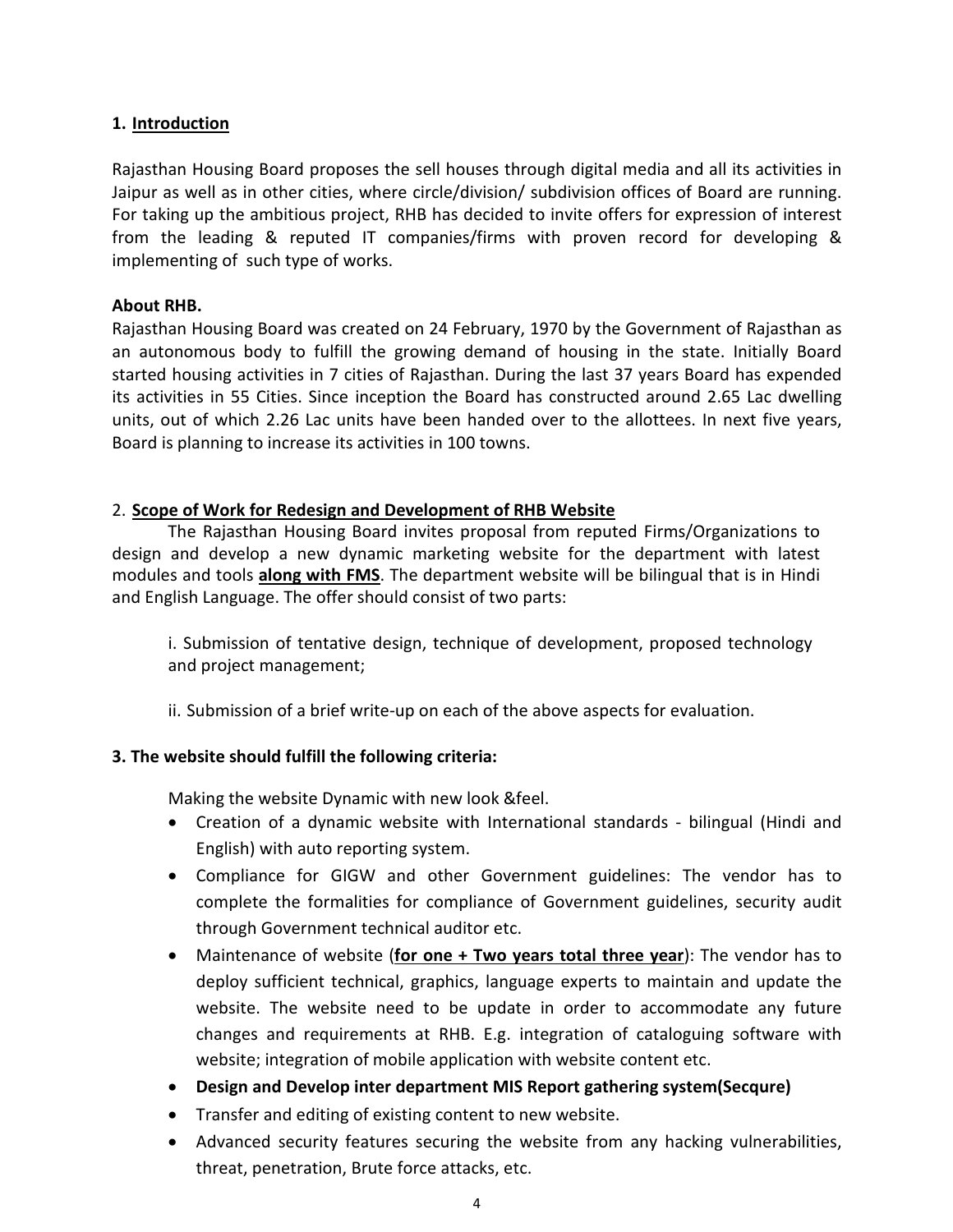- The website will be interactive in all aspects and will include the menus in interactive and user friendly manner.
- The layout of the web framework should be responsive, to support dynamic rendering. The design should support cross browser rendering across all prominent operating systems as well as platforms such as desktops, laptops, and mobile devices. Users can open the website on any Smartphone, tab, iPhone and all other capable phones & mobile devices with the gadget compatibility.
- The new website should be based on an open source Content Management System (CMS), and should have a user-friendly interface to create, update, and upload content.

The site should support dynamic display and update of contents in the relevant pages.

- Home pages of all Centres/Regional Centres/Cells of RHB and its staff members of the institute should have a uniform design and should be organized in hierarchical structure.
- The website should provide a section accessible only to permanent employees on authentication.
- The Consultant will support the authority and capability for creating Marketing Website and it's Guideline with specific focus on management of digital infrastructure, includes WEB, MOBILE, SOCIAL MEDIA, CONTENT DEVELOPMENT, DIGITAL CREATIVE DESIGN, CAMPAIGN, ANALYTICS, RESPONSE QUERY SYSTEM BOOKING, DIGITAL PR, PACKAGE MANAGEMENT and TRAINING. Implementation of the Project at all levels of the project life cycle and sets out the procedures and guidelines. It should outline clearly the implementation responsibilities and the proposed schedule for implementation.
- The administration page shall be made available through web login with proper authentication and access control which controls all the above features including backup/recovery/access control settings, user creation, publishing/ creating pages, change of menus, design/change of template etc. The content of the website would be
- synchronized for automatic backup every end of the day for last 30 days (not complete backup but only the changes may be recorded keeping the static data intact).
- In the backend the website should maintain a database facilitating the users to upload relevant data (after all due scan) by staffs. However,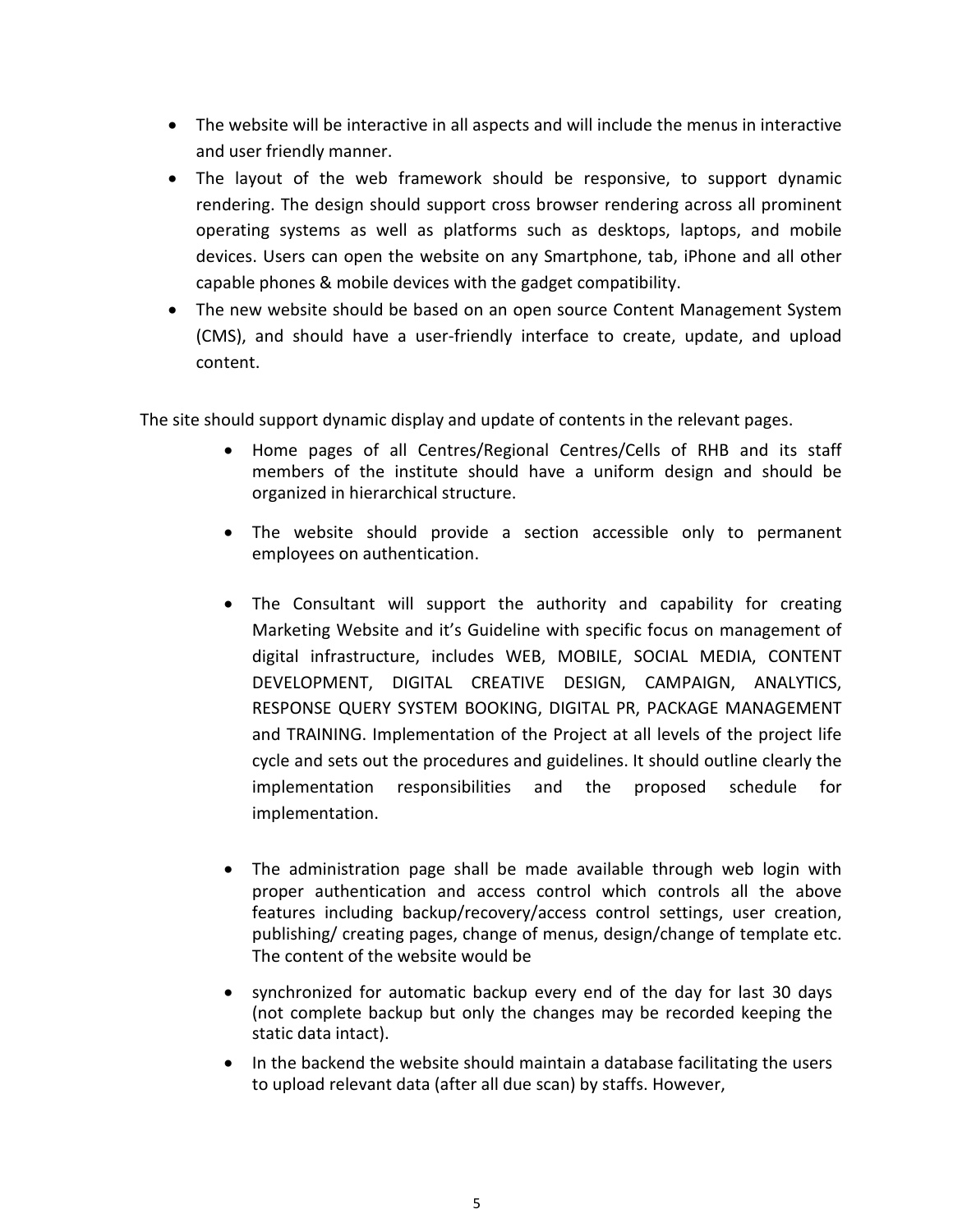#### 4. **Important guidelines**

- The vendor has to share source code of product with RHB from time to time.
- All material / product and related codes would be property of RHB and vendor would have no claim over the same in future.
- All content should be stored and kept confidential and vendor should not reuse/replicate/transfer the same to anyone else.
- The vendor should provide all admin/user manuals.
- The vendor should also provide support for all future upgrades/ initiatives of RHB related to website.

#### **5. Timelines :**

| <b>Activities</b>                           | <b>Timeframe (From</b><br>the award of) |
|---------------------------------------------|-----------------------------------------|
| Basic template design and approval          | 15 days                                 |
| final website design and approval           | 1 Month                                 |
| Bilingual website and its upload            | 2 Month                                 |
| User Acceptance Testing (UTA) of the system | 2.5 Month                               |
| Security Audti (STQC)                       | 3 Month                                 |
| Go-Live of the Website                      | 4 Month                                 |
| Maintenance                                 | <b>Ongoing Activity</b>                 |

## **6. Eligibility Criteria**

**A. Minimum eligibility conditions for the organization intending to participate in the development process** (documentary evidence will be required)**:** 

The vendor should have either ISO 9001:2008 for Software Development/Software Maintenance or ISO 27000 or CMMI Level 3 Certification.

The agency/firm should have an annual turnover of Rs. 50 lakhs or more for each of the last five years in relevant field.

The agency/firm should have a minimum of 7 years of experience in website development.

The agency/firm should have past experience developing and designing professional and creative websites for at least 10 reputed clients two of which must be a PSU/GOI/University/Institute/Organization and remaining similar to GOI Institutes over the last 7years. 3 Years experience in creating and maintaining websites in Hindi is must.

Awareness and experience of the latest smart technologies for website development is required.

Should not have been blacklisted by any Central /State Government / Public sector Undertaking, Govt. of India.

Should not be involved in any major litigation that may have an impact of affecting or compromising the delivery of services as required under this expression of interest and in the execution of this contract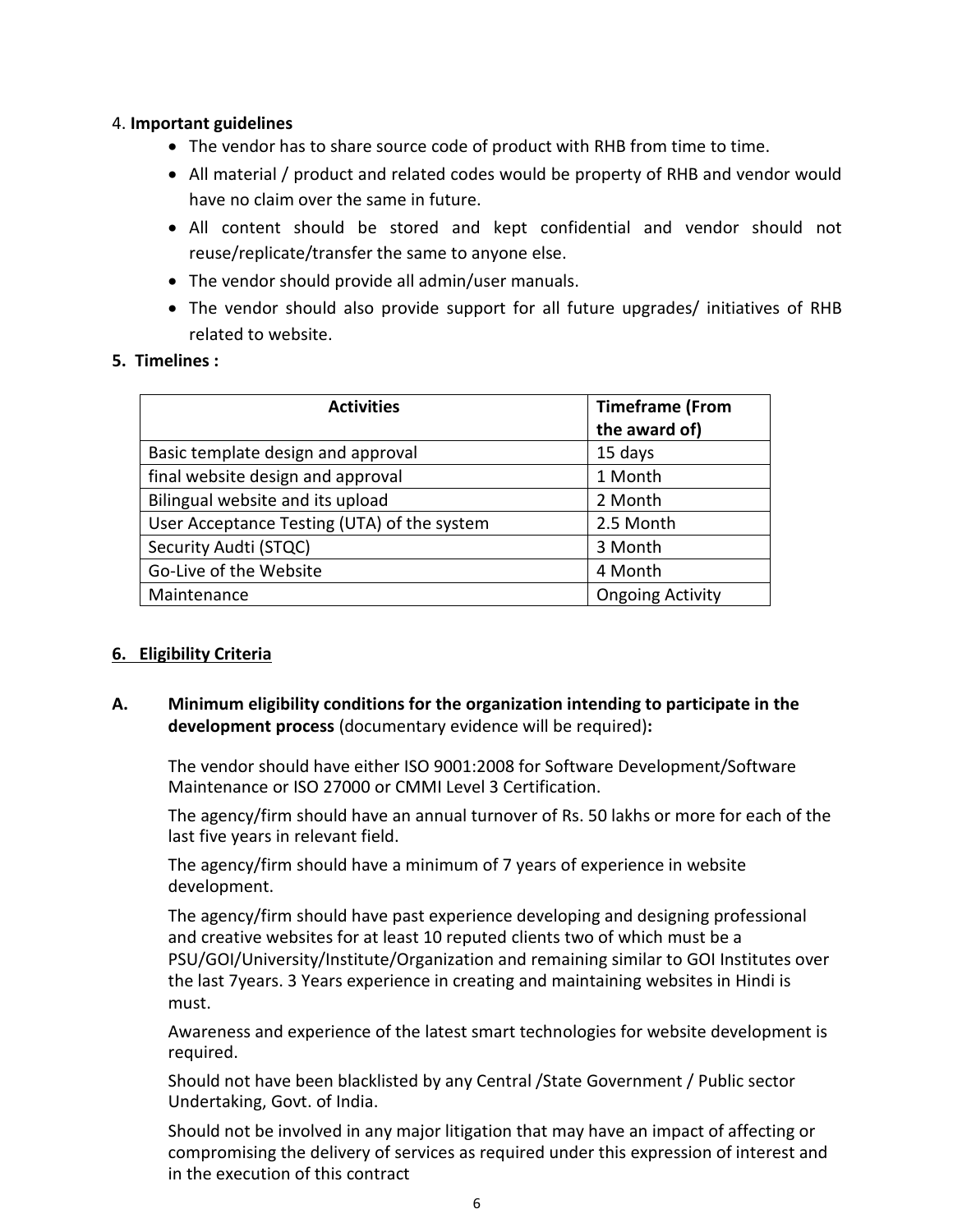For Technical related queries, the firm may contact **Anuj Mathur, Joint Director (System Analyst)** on Tel: 0141-2740860 or 0972988036 .

## **7. Selection criteria :**

- The Financial bids of only those bidders who achieve 70 and above marks would be opened. This will be the technical Score (TS)
- Financial score (FS ) of the proposals will be determined using the

 $FS = 100 \times (FL/F)$  Where,

'FS' is the financial score of an applicant,

'FL' is the lowest Financial Proposal among all and

'F' is the Financial proposal of the particular applicant.

• For the purpose of calculation of Composite Score (S) for each bidder, the weight age shall be 70% for the Technical Score (TS) and 30% for Financial Score (FS) of the respective applicants. The Composite Score shall be calculated using the following formula

 $S = TS \times 0.80 + FS \times .20$ 

 Tenderers will be ranked accordingly to their composite Scores and will be listed in the order of merit as H 1, H 2 and H 3 and so on. The top scorer H 1 would be eligible award of work

The proposals submitted by firms would be examined by the committee formed by RHB. The proposal should be submitted along a brief synopsis; a brief report on 3 top websites (one of which shall be GOI/PSU which the applicant might have created and/or maintained must be enclosed (including the screenshot of the websites) and any other relevant information including certifications which demonstrates the capability of the firm/ organization regarding the website development in sync with the requirement of the RHB website.

If shortlisted by the committee after the evaluation, the firm/organization will have to make a detailed presentation before the committee regarding their proposal, technology and concept. The firm/organization will be then selected/ invited at the discretion of the institute based on the presentation for next bidding phase. Decision of the RHB in this regard would be firm and final.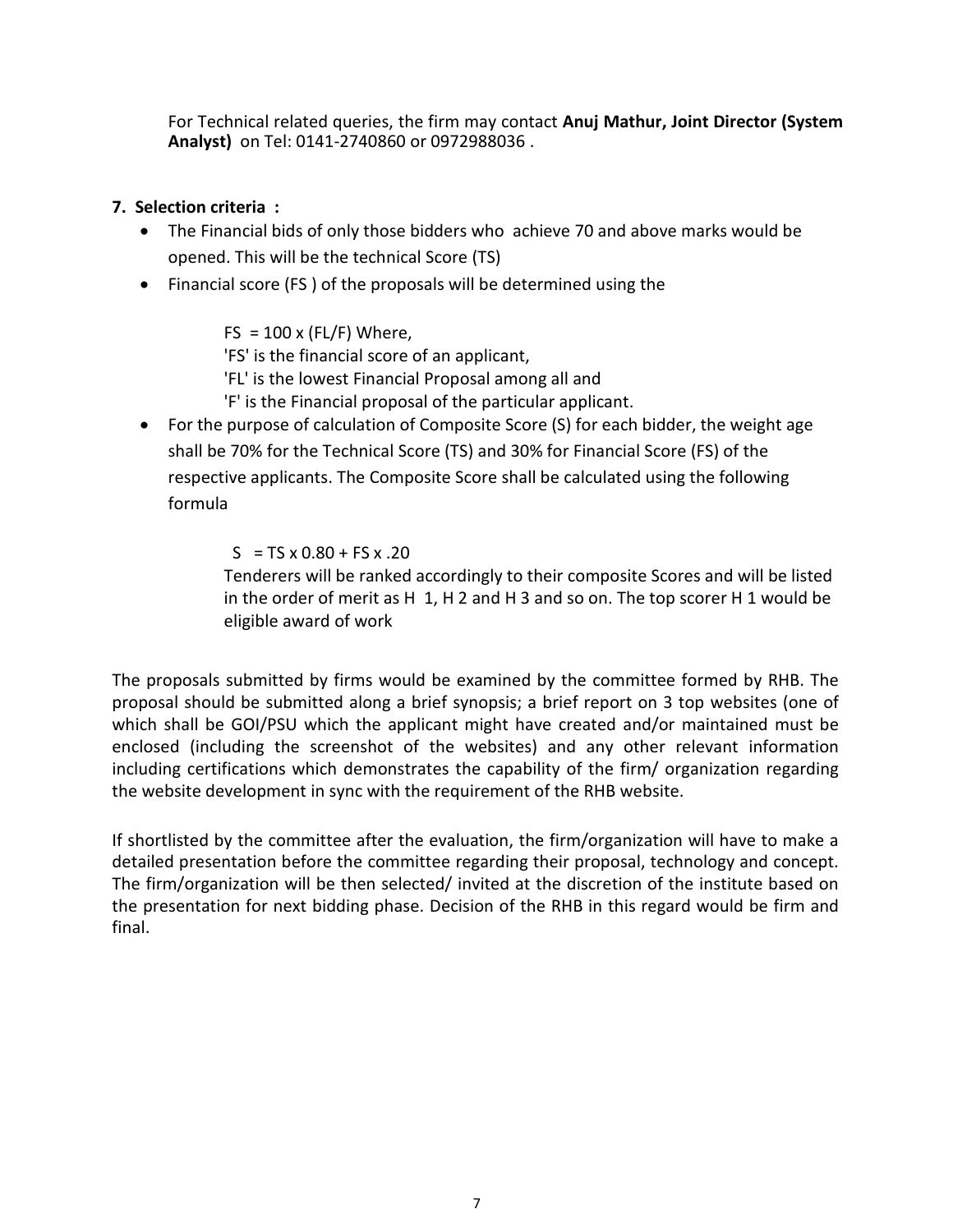#### **8. Technical Bid Performa**

| Criteria                                    | Description to be filled by the bidder          | <b>Maximum</b> |
|---------------------------------------------|-------------------------------------------------|----------------|
|                                             | (Evaluation criterion will be as mentioned)     | <b>Points</b>  |
| <b>Turnover</b>                             |                                                 |                |
| <b>Annual Turnover</b>                      | Average annual turnover of Lead Bidder for the  | 20             |
|                                             | period                                          |                |
|                                             | 2016-17, 2017-18, 2018-19 Within 1 Crore = $10$ |                |
|                                             | <b>Marks</b>                                    |                |
|                                             | $> 1 = 1.5$ Crore = 15 Marks                    |                |
|                                             | $> 1.5 = 2$ Crore = 20 Marks                    |                |
|                                             |                                                 |                |
| <b>Development &amp; Hosting Experience</b> |                                                 |                |
| No of Website designed and                  | $=1$ Website = 3 Marks                          | 10             |
| develped in last 3 years                    | $>1$ Website = 5 Marks                          |                |
| other then Govt                             | $>$ 2Website = 10 Marks                         |                |
|                                             |                                                 |                |
|                                             |                                                 |                |
| No of Portal*designed and                   | 1 Website = $3$ Marks                           | 10             |
| developed in last 3 years                   | $>1$ Website = 5 Marks                          |                |
| other then Govt                             | $>$ 2 Website = 10 Marks                        |                |
|                                             |                                                 |                |
| <b>No of Government Website</b>             | 1 Website = $5$ Marks                           | 20             |
| designed and developed                      | $>1$ Website = 10 Marks                         |                |
|                                             | $>$ 2 Website = 20 Marks                        |                |
| <b>ISO Certificate</b>                      | $ISO 9001:2008 = 10 Marks$                      | 20             |
|                                             | $ISO 20000-1=15$ Marks                          |                |
|                                             | ISO 27001=20 Marks                              |                |
| <b>CMMI</b> Level                           | CMMI Level $3 = 10$                             | 20             |
|                                             | <b>Marks</b>                                    |                |
|                                             | CMMI Level $5 = 20$                             |                |
|                                             | <b>Marks</b>                                    |                |
|                                             |                                                 |                |
|                                             |                                                 |                |

#### **9.Guidelines for the Participating firms:**

- The firm must be registered bodies with Govt. of India/State.
- The domain name (http://urban.rajasthan.gov.in/rhb) is **not available** with the department which is hosted on Doit&C, Rajasthan data centre. The database account for this domain is **not available** with the department. It is the responsibility of the firm to check the domain and database account first for support issue of any new web technology opted by the firm for the development of new website. If Doit&C unable to provide the support for creating new thing as per RHB requirement Firm is free to register a new domain name and host on any secured server.
- It will be the responsibility of the firm for liasoning with Doit&C w.r.t. technical issue with the existing domain name & database account. Necessary help and support will be provided by the Institute for the same.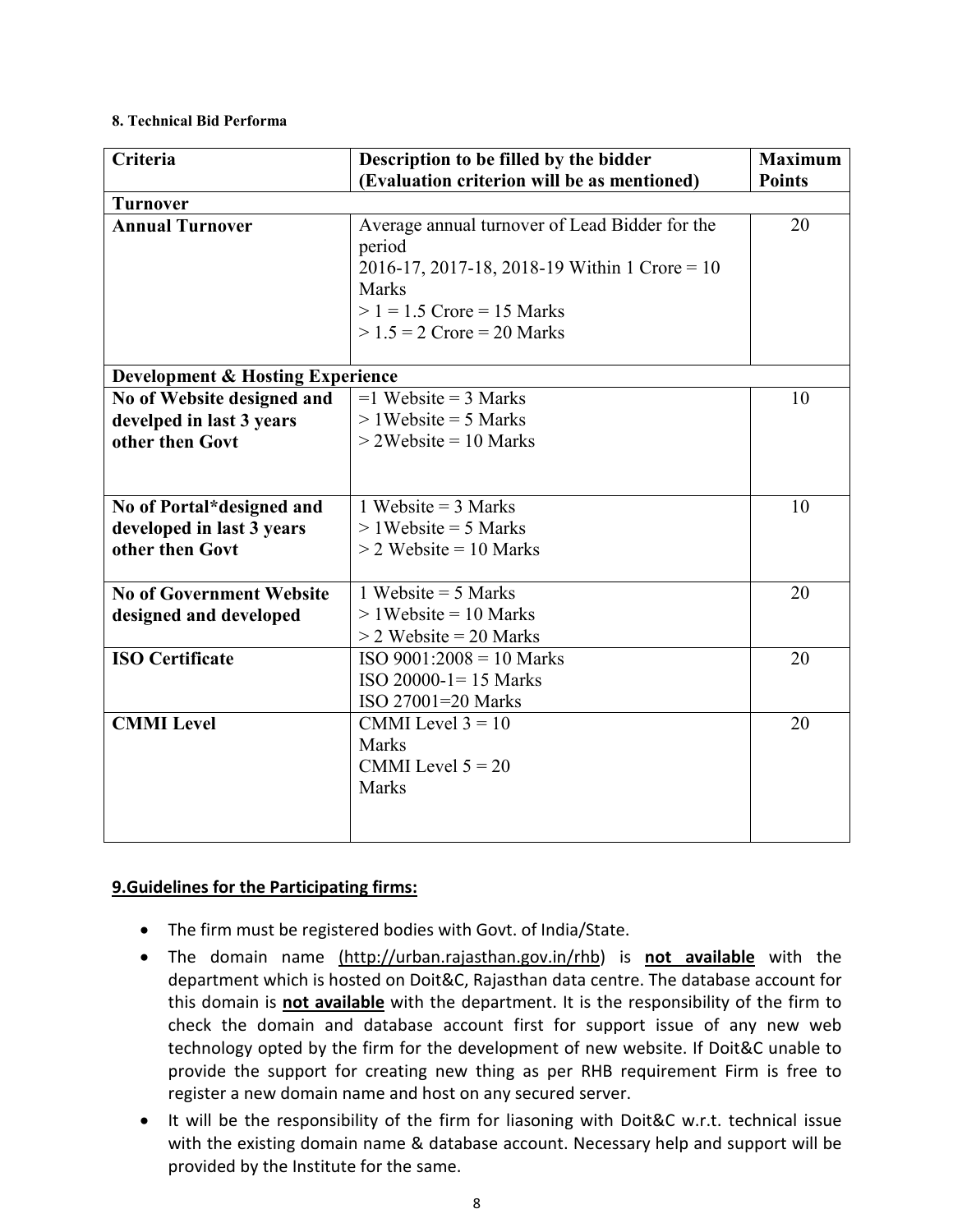- The firm will be responsible to provide maintenance and support w.r.t. the website for Two year after obtaining the completion certificate from the RHB.
- Information/Web link or any other hidden link of any type for any purpose including that of firm will not be given/ provided in any page of the website.
- The firm will hand over all the codes and materials used in the website to the RHB after the completion of work.
- The institute reserves all rights of the WebPages and the institute will have sole ownership of the developed content. The firm shall not make or allow to make an unauthorized copy, use, access or other utilization of Institute's materials commercially or otherwise, directly or indirectly except as agreed to by the RHB. The firm shall also ensure complete confidentiality of the information and data provided to carry out the job
- The firm shall not appoint any sub contractor or sub lease the contract in any circumstances. If violated the conditions, the firm will be terminated from the assignment.
- For any issues arising during the development process of website, the decision of the competent authority of the RHB will be final and binding to the firm.
- Conditional offer submitted by fax/email or after the due date and time will not be accepted.
- The procuring entity RHB reserves the right to accept or reject any or all OFFERSs without assigning any reason thereof.
- The bidder should be an registered Company. Interested Company/Firm are required to deposit a DD of Rs. 50.00 Thousend as earnest money in favor of "Rajasthan Housing Board"

## **10 Final Deliverables:**

- a. Development and implementation of the online web strategy revamping the existing RHB website with major upgrades in the design, security features and content of the current website.
- b. New website with SSL/TLS certificate (like from Let's Encrypt) hosted and maintained on the server with e-governance capability.
- c. Editing and proof reading of the website content.
- d. Development of new content for the website (an indicative list given below).
- e. Frequent updates on the website.
- f. Prompt and Proper Maintenance, training of use/maintenance of new website to the Institute's officials.

## **11. Amendment to the information document**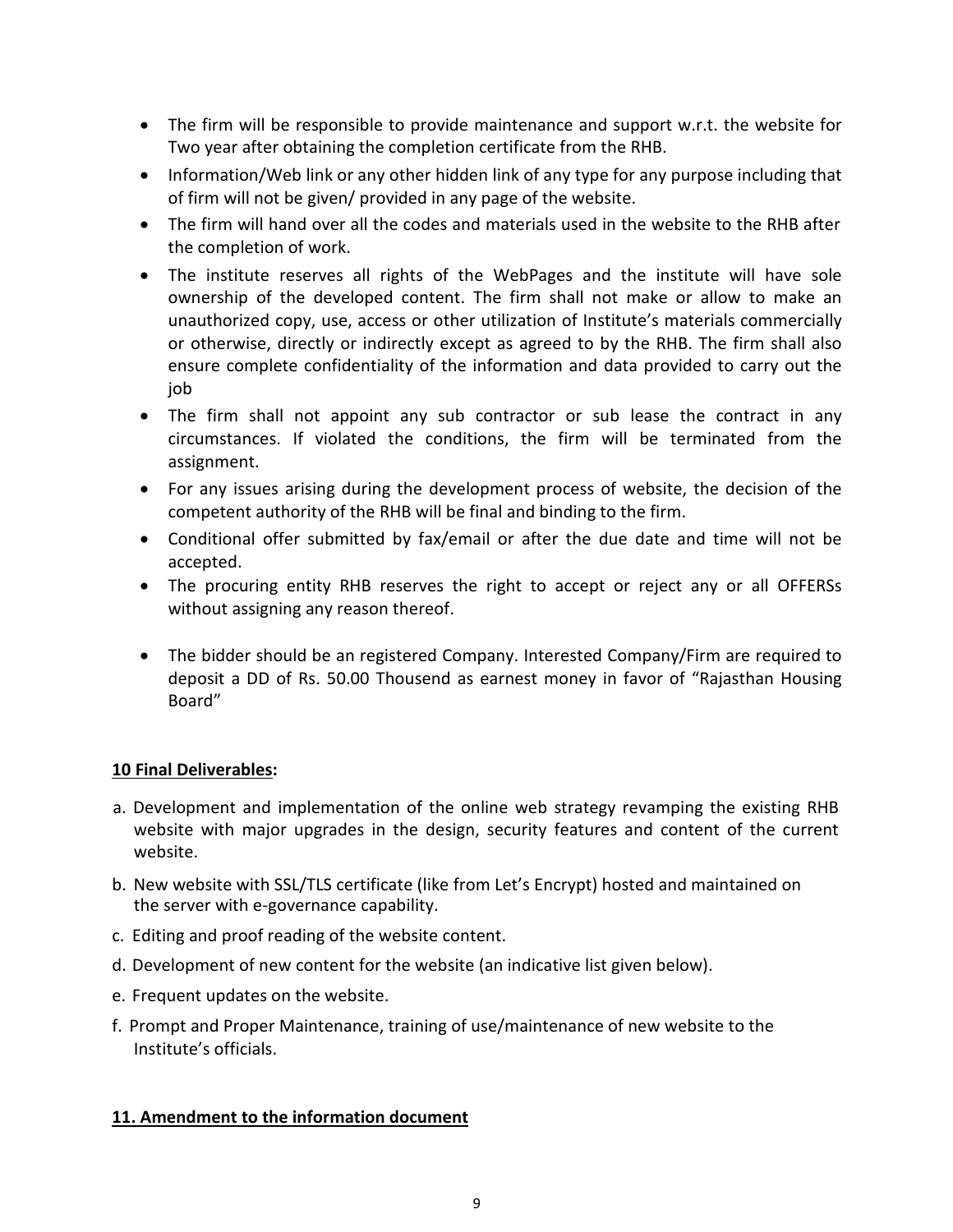RHB may, for any reason, whether at their own initiative or in response to a clarification requested by an interested applicant, modify this document through amendment. In such case, the following rules will apply:

a) Any amendment shall be issued in writing through addendum.

- b) Addendum shall be hosted on RHB website. Any Applicant who wishes to receive the addendum via email can send an email to the email address indicated in the Notice section requesting for the same.
- c) Any such modification will overrule the original version and previously modified version.
- d) RHB, at its discretion, may extend the deadline for submission of offer, after considering the materiality of the amendment.

**12. Confidentiality** The Firm/organization and their personnel will not, either during the term or after expiration of this contract, disclose any proprietary or confidential information relating to the services, contract or business or operations of RHB or its clients without the prior written consent of RHB.

#### **13. Jurisdiction**

The parties through respective signatories shall settle any dispute or disagreement with respect to performance, non-performance or defective performance of respective obligation amicably. In the event of disputes remaining unresolved, the parties shall refer the matter to a single arbitrator under arbitration law that may be applicable, whose appointment shall be done by the Housing Commissioner, RHB. The place of arbitration shall be Jaipur and the language used shall be English/Hindi.

#### **14. PAYMENT**

 The firm shall be paid on quarterly basis for completion of the task within the given time frame agreed. Payment of the consultancy fee to settle Quarterly basis or mutually agreed between firm and Department.

**15. TRANSITION SERVICES** Transition Services to be offered by the firm on termination of the Contract The consultant would provide necessary support for transition of materials; art works etc. from the existing firm employed by The Department. At the end of the tenure of the Consultant, the Consultant shall similarly provide all necessary assistance to The Department for enabling transition to authorized official of Department .

#### **16. Force Majeure Clause**

If at any time, during the continuance of this contract, the performance, in whole or part, by either party, of any obligation under this contract shall be prevented or delayed by reason of any war, hostility, act of the public enemy, Civil Commotion, Sabotage, Fires, Floods, Earthquakes, explosions, strikes, epidemics, quarantine restrictions, lockouts, any statute, statutory rules/ regulations, order of requisitions issued by any Government Department or Competent Authority of acts of God ( here-in- after referred to as event) then provided notice of the happening of any such event is given by either party to the other within twenty one days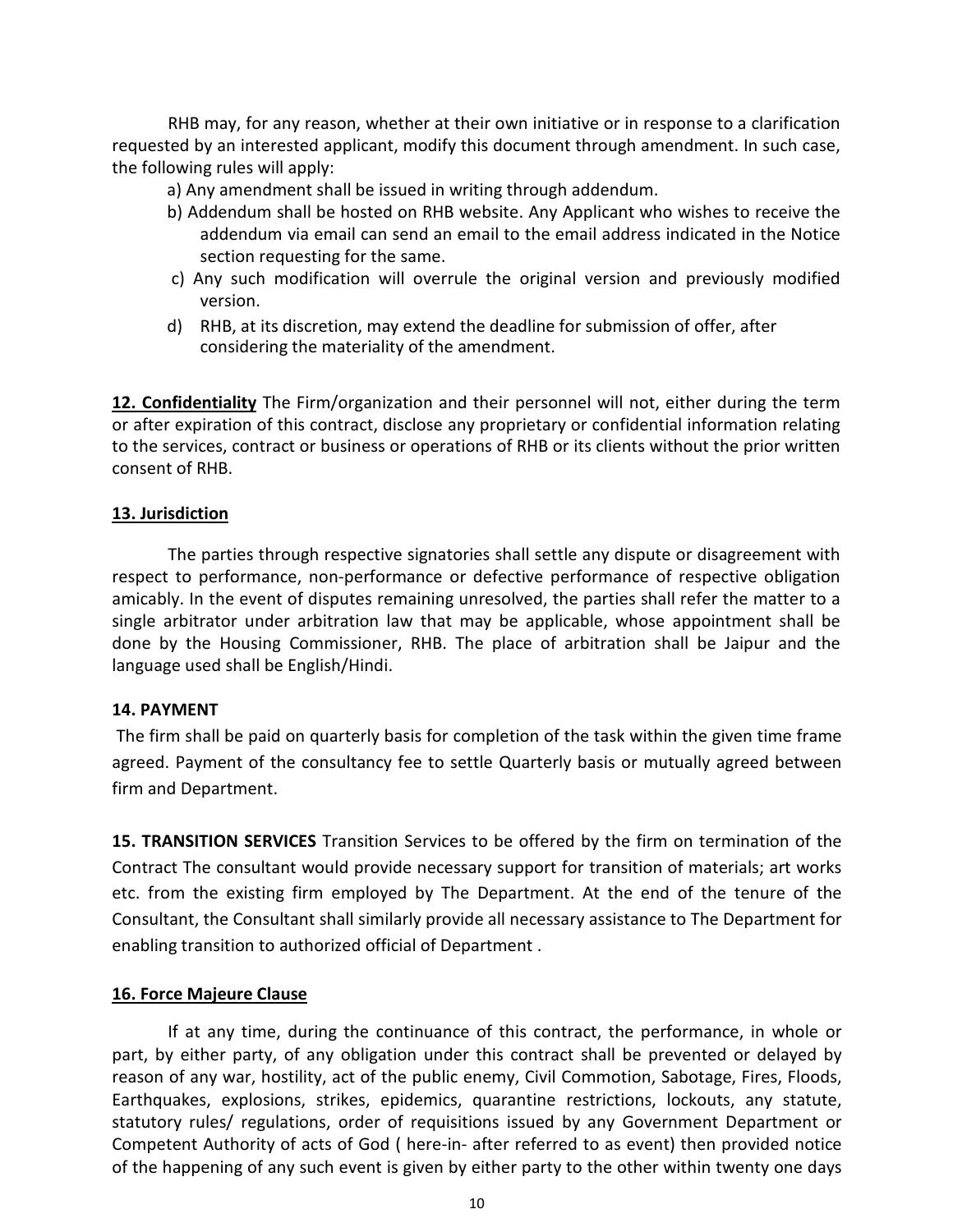from the date of occurrence thereof, neither party shall, by reason of such event, be entitled to terminate this Contract nor shall either party have any claim for damage against the other in respect of such non- performance or delay in performance, and the obligations under the Contract shall be resumed as soon as practicable after such event has come to an end or ceased to exist, PROVIDED FURTHER that if the performance in whole or part of any obligation under this Contract is prevented or delayed by reason of any such event beyond a period as mutually agreed to by the RHB and the Firm/ organization after any event or 60 days in the absence of such an agreement whichever is more, either party may at its option terminate the Contract provided also that if the contract is so terminated under this clause the RHB may at the time of such termination take over from the Contractor at prices as provided for in the contract, all works executed or works under execution.

**17. Cost Sheet :** Bidder should quote as per following format including all taxes and overheads on e-tender online.

| S.NO.            | <b>COMPONENTS</b>                                                                                          | COST In Rs.<br>With GST<br>and other |
|------------------|------------------------------------------------------------------------------------------------------------|--------------------------------------|
|                  |                                                                                                            | charges                              |
| 1.               | Cost of designing and launching of website, writing of                                                     | To be quoted                         |
|                  | content, structure of Bi-lingual website, addition of HTML                                                 |                                      |
|                  | Pages Conversion to accessible format (PDF, DOC and<br>HTML) with Desktop system (PC with Printer) and its |                                      |
|                  | software for website purpose (off-line site to be maintained                                               |                                      |
|                  | in the PC) with one FMS                                                                                    |                                      |
|                  | Go live : Uploading & successful working for 12 months.                                                    |                                      |
| 2.               | Maintenance cost-First year with FMS                                                                       | Under                                |
|                  |                                                                                                            | warranty                             |
|                  |                                                                                                            | hence free                           |
| 3.               | Maintenance cost-Second year with FMS                                                                      | To be quoted                         |
| $\overline{4}$ . | Maintenance cost-after Second year (upto 5 more years)<br>with FMS                                         | To be quoted                         |
| 5.               | Change Request Charge Per Man Month after Go live                                                          | To be quoted                         |
|                  | <b>TOTAL</b>                                                                                               |                                      |

## **18. Other Terms and Conditions**

RHB reserves the right to accept or reject any proposal or reject all proposals at any time, without thereby incurring any liability to the affected Agency or Agencies, or any obligation to inform the affected Agency or Agencies on the grounds for its action. RHB also reserve the right to cancel the order at any time without assign any reason at any time during the contract period after giving one month notice.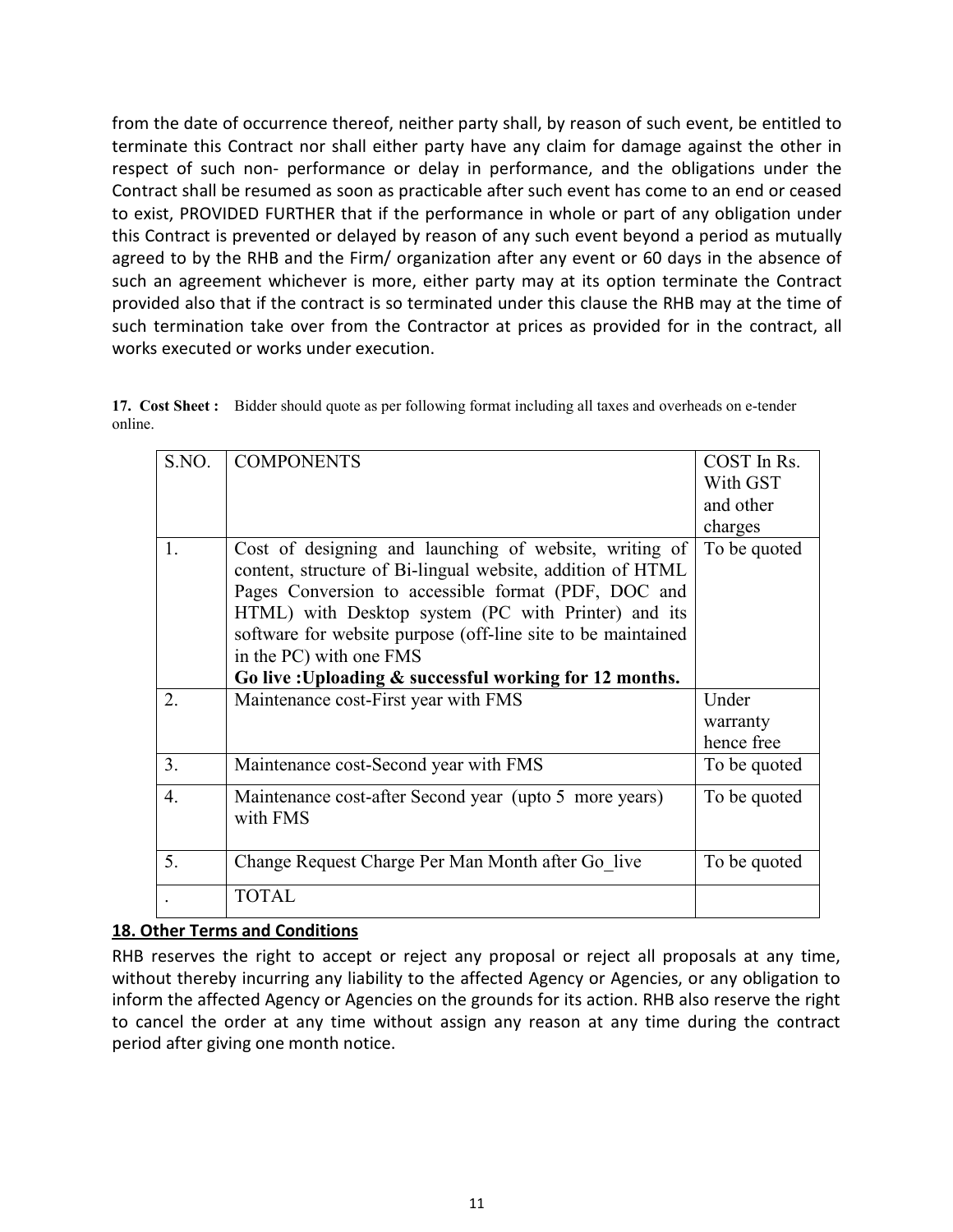## (Technical Proposal)

Dated:

 To **Chief Engineer-(HQ) Rajasthan Housing Board Janpath, Jyoti Nagar, Jaipur, 302005 (Rajasthan) India** 

## **Sub: For Hiring of Digital Marketing and Promotion Firm for the creating Marketing Website**

Respected Sir

- 1. With reference to your advertisement, and having examined the RFP Document and understood their contents, I hereby submit this proposal for Creating Marketing Website for department.My proposal is unconditional and unqualified.
- 2. I acknowledge that the Authority will be relying on the information provided in the RFP document for selection and I certify that all information provided there in is true and correct: nothing has been omitted which renders such information misleading; and all documents accompanying this proposal are true copies of their respective originals.
- 3. I shall make available to the Authority any additional information it may find necessary or require to supplement or authenticate the proposal.
- 4. I acknowledge the right of the Authority to reject the proposal without assigning any reason or otherwise and hereby waive, to the fullest extent permitted by applicable law, our right to challenge the same on any account whatsoever.
- 5. I certify that I fulfill the qualification and experience as sought by the Authority.
- 6. I also certify that he proposal is valid for a period of 45 days from the date of opening of the Financial Proposal.
- 7. I further certify that no investigation by a regulatory authority is pending against me.

Yours faithfully, Date: (Signature and name of the Applicant) Address Mobile No: E-mail ID: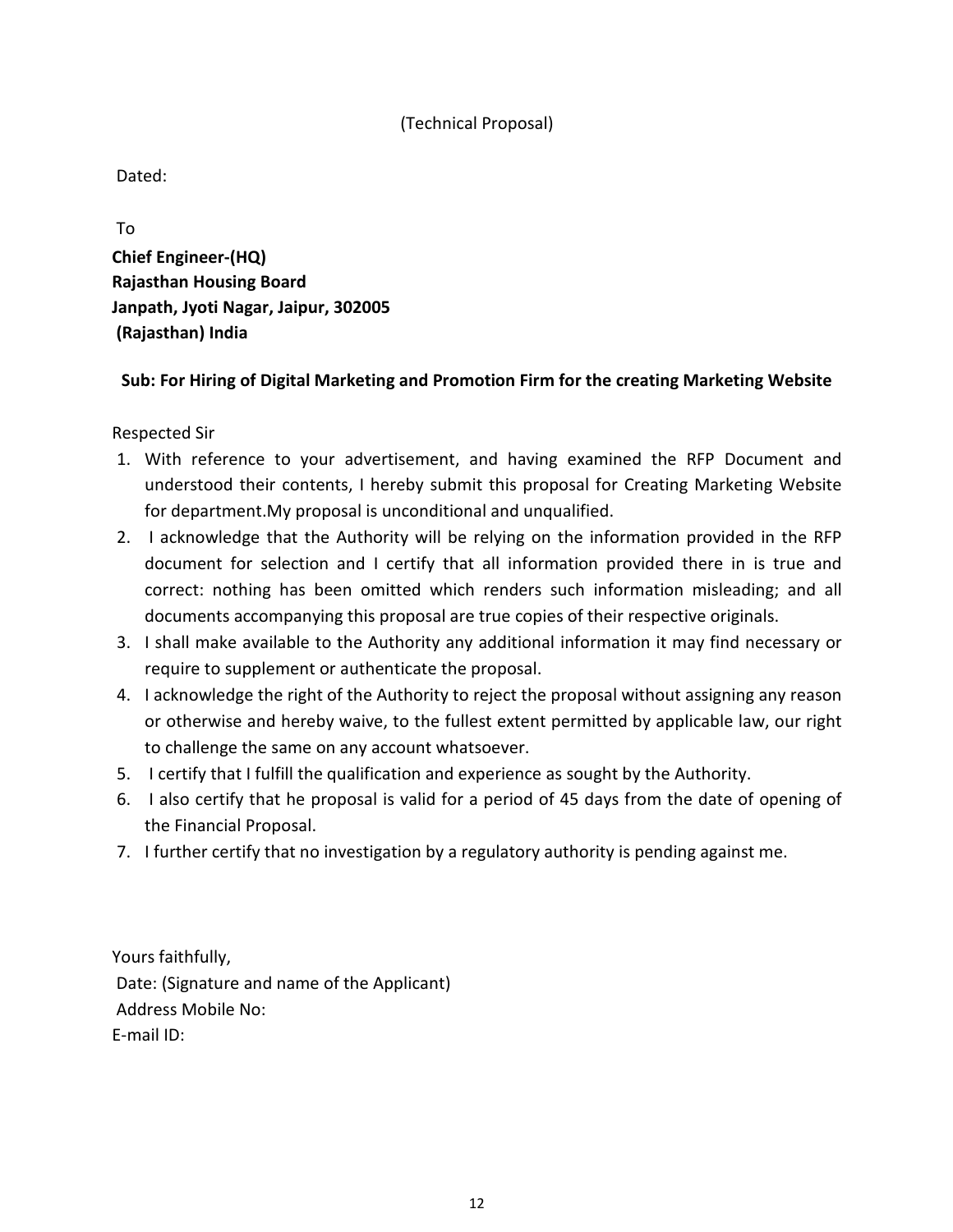## (Technical Proposal)

| Name of Firm                 |                                                    |         |                 |          |
|------------------------------|----------------------------------------------------|---------|-----------------|----------|
|                              | Year of Registration (enclose Copy)                |         |                 |          |
| PAN Number/GST No            |                                                    |         |                 |          |
|                              |                                                    |         |                 |          |
|                              | <b>Address for Communication</b>                   |         |                 |          |
|                              |                                                    |         |                 |          |
| Annual Turnover in Rs.       |                                                    |         |                 |          |
|                              |                                                    |         |                 |          |
|                              | No of Website Design and Develop in last 3 years   |         |                 |          |
|                              | No of Portal design and developed in last 3 years  |         |                 |          |
|                              | No of Government Website designed and developed    |         |                 |          |
|                              | ISO Certification no enclosed copy                 |         |                 |          |
| CMMI Level 3/5 enclosed copy |                                                    |         |                 |          |
|                              | Qualification / Certification (Attach valid proof) |         |                 |          |
|                              | Total Experience (Attach valid proof)              |         |                 |          |
|                              | Experience with Government organizations (Attach   |         |                 |          |
| valid proof.)                |                                                    |         |                 |          |
|                              | Please attach a sample work/ hard copy of          |         |                 |          |
| presentation                 |                                                    |         |                 |          |
|                              | Statement of some of the major Clients/Projects    |         |                 |          |
| Sno                          | Client/Organization                                | Project | <b>Key Task</b> | Duration |
|                              |                                                    | Name    | performed       |          |
| 1                            |                                                    |         |                 |          |
| $\overline{2}$               |                                                    |         |                 |          |
| 3                            |                                                    |         |                 |          |
| 4                            |                                                    |         |                 |          |
| 5                            |                                                    |         |                 |          |
| 6                            |                                                    |         |                 |          |
| $\overline{7}$               |                                                    |         |                 |          |
| 8                            |                                                    |         |                 |          |

\*\*\*\*\*\*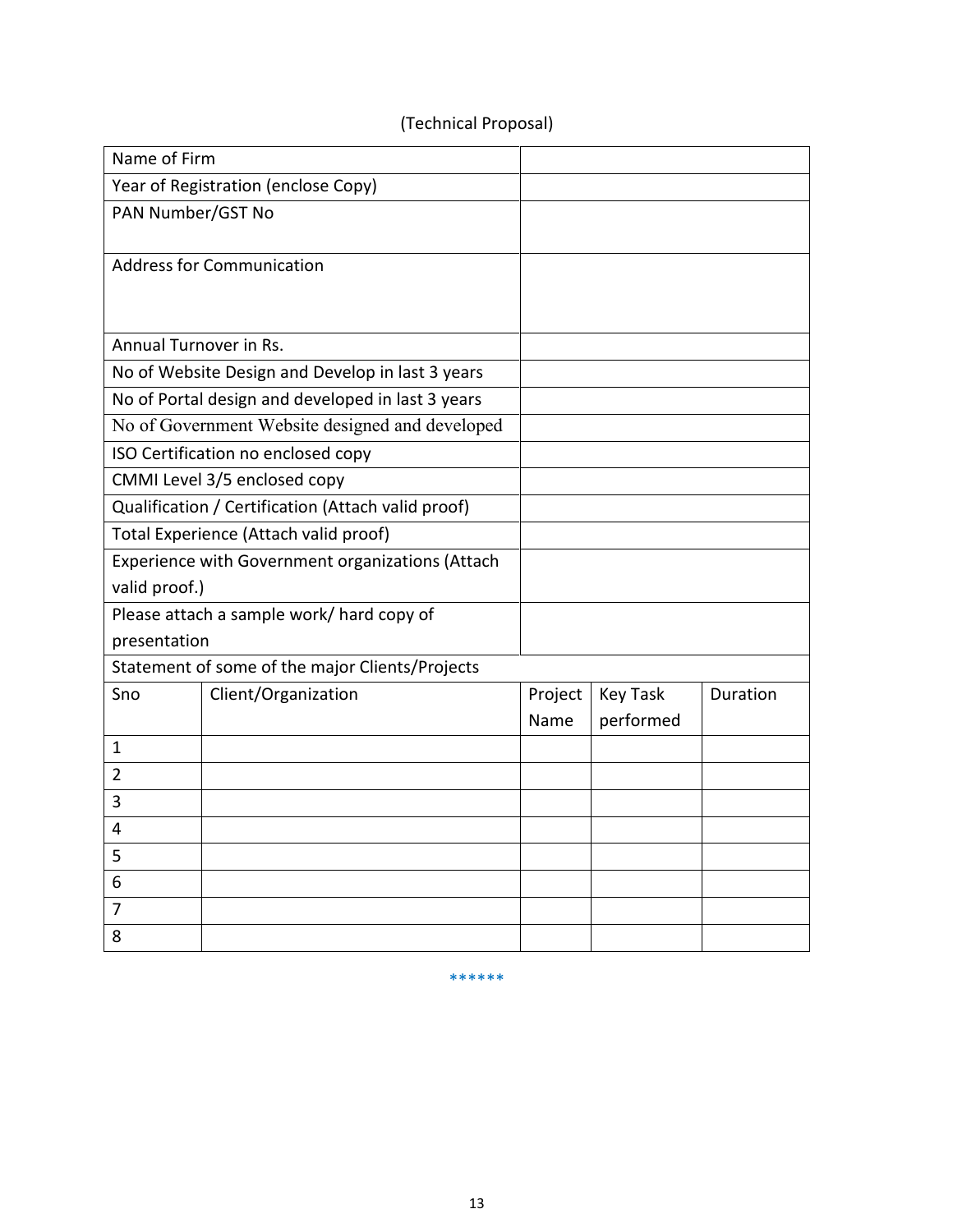(On Rs 50.00 NON Juridical Paper)

# घोषणा

उपरोक्त समस्त शर्ते मैनें $\angle$ हमने ध्यानपूर्वक पढ़ ली है और मुझे $\angle$ हमें स्वीकार है। अध्यक्ष, राजस्थान आवासन मण्डल, राजस्थान जयपुर का निर्णय हमारे लिए सर्वोपरि होगा। यह भी प्रमाणित किया जाता है कि मुझे $\angle$ हमें किसी संस्था द्वार ब्लेक लिस्ट नहीं किया गया है। निविदा एवं इसकी शर्तो की फोटो प्रति हमने अपने पास रख ली है, साथ ही राजस्थान लोक उपापन में पारदर्शिता नियम, 2013 के तहत् की जाने वाली घोषणा परिशिष्ट ए, बी, सी व डी) पृथक से हस्ताक्षर की जाकर संलग्न की गई है।

fnukad -------------------------- fufonkdkj ds gLrk{kj e; let us a let us a let us a let us a let us a let us a let us a let us a let us a let us a let us a let us a

संलग्न :- परिशिष्ट ए, बी, सी. व डी.।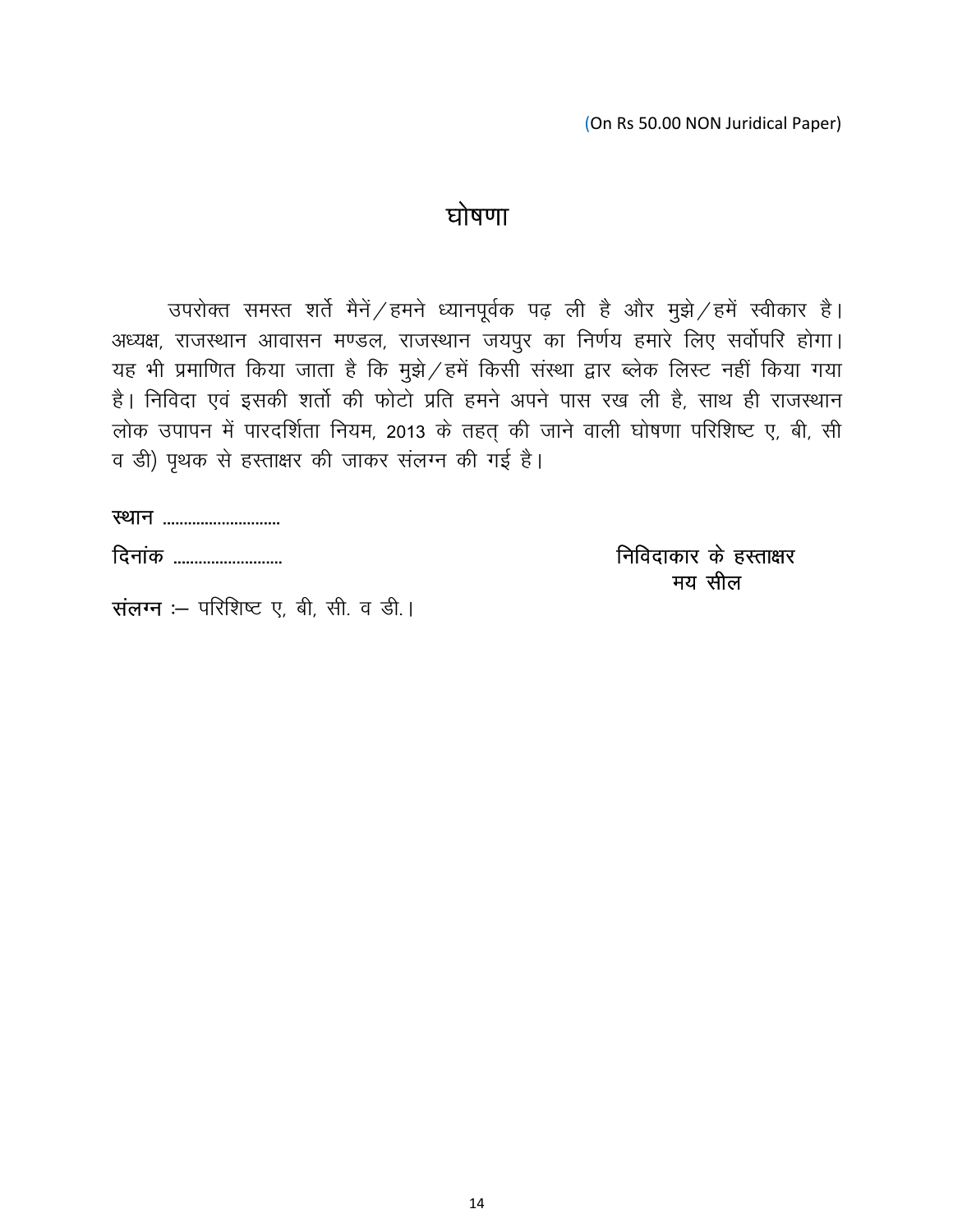#### **Annexure A : Compliance with the Code of Integrity and No Conflict of Interest**

Any person participating in a procurement process shall -

- (a) not offer any bribe, reward or gift or any material benefit either directly or indirectly in exchange for an unfair advantage in procurement process or to otherwise influence the procurement process;
- (b) not misrepresent or omit that misleads or attempts to mislead so as to obtain a financial or other benefit or avoid an obligation;
- (c) not indulge in any collusion, Bid rigging or anti-competitive behavior to impair the transparency, fairness and progress of the procurement process;
- (d) not misuse any information shared between the procuring Entity and the Bidders with an intent to gain unfair advantage in the procurement process;
- (e) not indulge in any coercion including impairing or harming or threatening to do the same, directly or indirectly, to any party or to its property to influence the procurement process; (I) not obstruct any investigation or audit of a procurement process;
- (g) disclose conflict of interest, if any; and
- (h) disclose any previous transgressions with any Entity in India or any other country during the last three years or any debarment by any other procuring entity.

#### **Conflict of Interest:-**

The Bidder participating in a bidding process must not have a Conflict of Interest.

A Conflict of Interest is considered to be a situation in which a party has interests that could improperly influence that party's performance of official duties or responsibilities, contractual obligations, or compliance with applicable laws and regulations.

 i . A Bidder may he considered to be in Conflict of Interest with one or more parties in a bidding process if, including but not limited to:

- a. have controlling partners/ shareholders in common; or
- b. receive or have received any direct or indirect subsidy from any of them; or
- c. have the same legal representative for purposes of the Bid; or
- d. have a relationship with each other, directly or through common third parties, that puts them in a position to have access to information about or influence on the Bid of another Bidder, or influence the decisions of the Procuring Entity regarding the bidding process; or
- e. the Bidder participates in more than one Bid in a bidding process. Participation by a Bidder in more than one Bid will result in the disqualification of all Bids in which the Bidder is involved. However, this does not limit the inclusion of the same subcontractor, not otherwise participating as a Bidder, in more than one Bid; or
- f. the Bidder or any of its affiliates participated as a consultant in the preparation of the design or technical specifications of the Goods, Works or Services that are the subject of the Bid; or
- g. Bidder or any of its affiliates has been hired (or is proposed to be hired) by the iv' Procuring Entity as engineer-in-charge/ consultant for the contract.

Signature of Bidder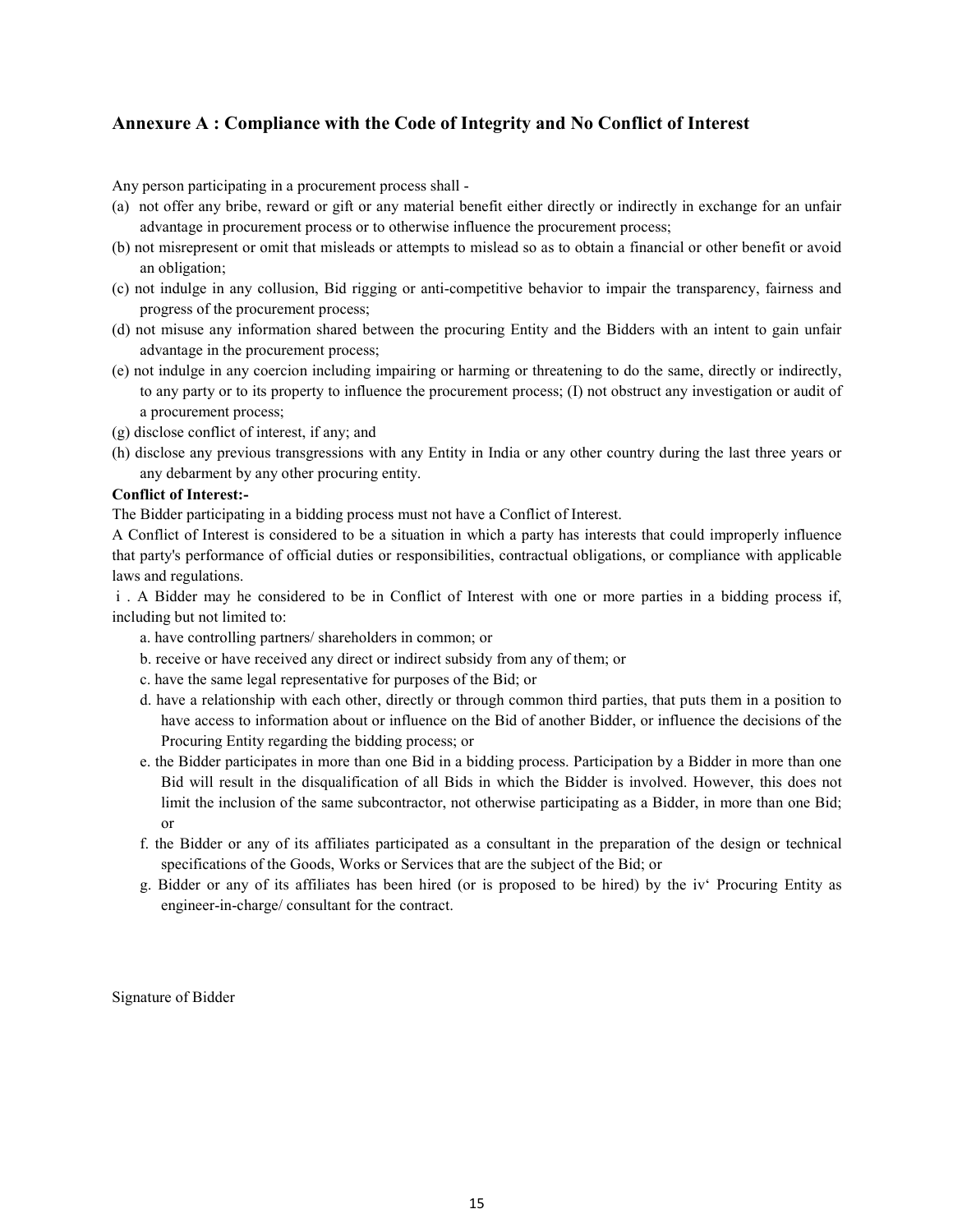#### **Annexure B : Declaration by the Bidder regarding Qualification Declaration by the Bidder**

 In relation to my/our Bid submitted to ................................... for procurement of ....................... in response to their Notice Inviting Bids No .................. Dated ................. I / we hereby declare under Section 7 of Rajasthan Transparency in Public Procurement Act, 2012, that :

- 1. I/we Possess the necessary professional, technical, financial and Managerial resources and competence required by the Biding Document issued by the Procuring Entity;
- 2. I / we have fulfilled my/our obligation to pay such of the taxes payable to the Union and the State Government or any local authority as specified in the Bidding Document ;
- 3. I/we are not insolvent, in receivership, bankrupt or being wound up, not have my/our affairs administered by a court or a judicial officer, not have my/or business activities suspended and not the subject of legal proceedings for any of the foregoing reasons;
- 4. I / we do not have, and our directory and officers not have, been convicted of any criminal offence related to my/our Professional conduct or the making or false statements or misrepresentations as to my / our qualifications to entire into a procurement contact within a period of three years preceding the commencement of this procurement process, or not have been otherwise disqualified pursuant to debarment proceedings;
- 5. I / We do not have a conflict of interest as specified in the Act, Rules and the Biding Document, which materially affects fair competition;
	- Date : Signature of bidder Place Name :

 Designation: Address :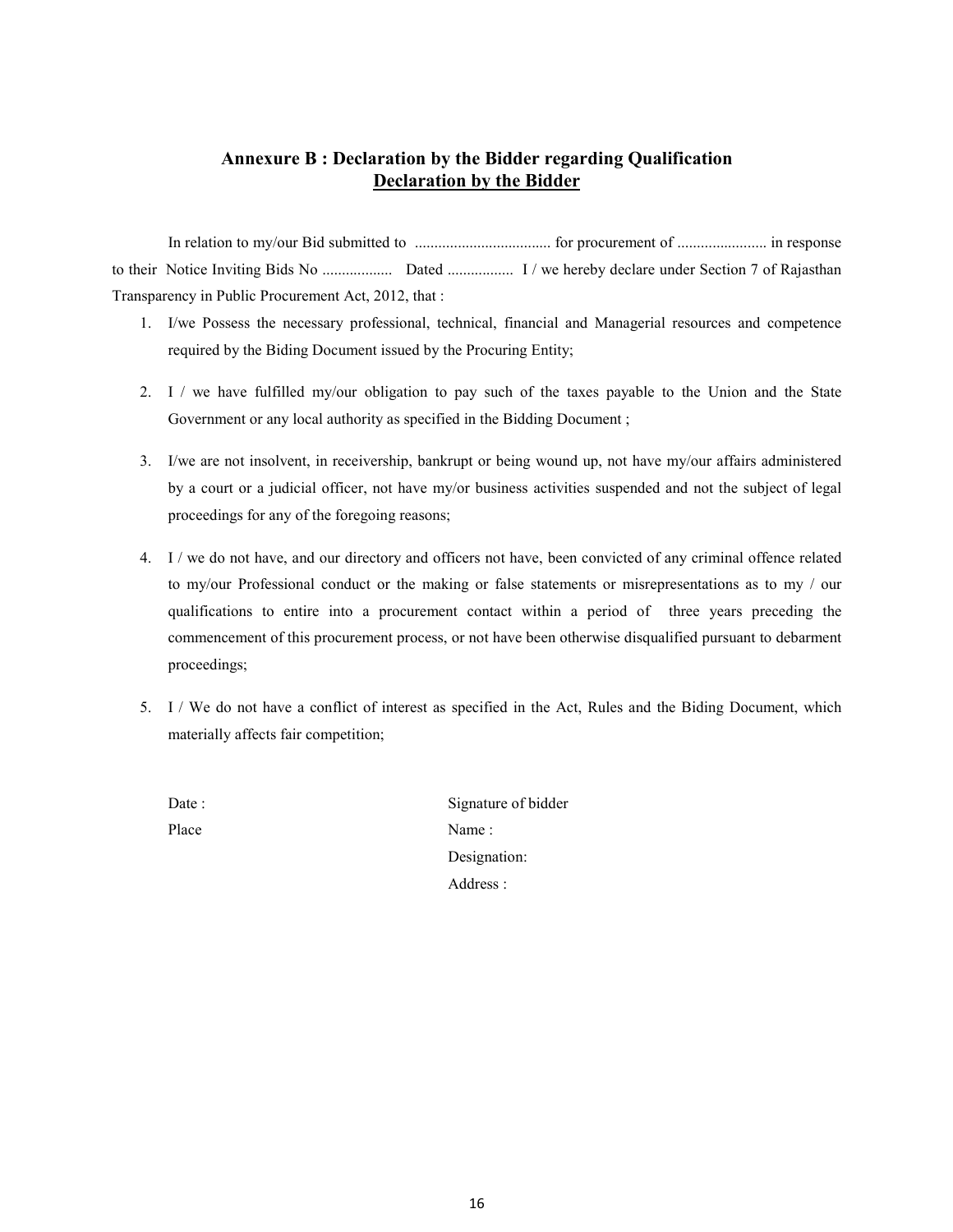#### **Annexure C : Grievance Redressal during Procurement Process**

The designation and address of the First Appellate Authority is The designation and address of the Second Appellate Authority is  $\overline{\phantom{a}}$ **(I) Filing an appeal** 

If any Bidder or prospective bidder is aggrieved that any decision, action or omission of the Procuring Entity is in contravention to the provisions of the Act or the Rules or the Guidelines issued thereunder, he may file an appeal to First Appellate Authority, as specified in the Bidding Document within a period of ten days from the date of such decision or action, omission, as the case may be, clearly giving the specific ground or ground on which he feels aggrieved:

Provided that after the declaration of a Bidder as successful the appeal may he filed only by a Bidder who has participated in procurement proceedings:

Provided further that in case a Procuring Entity evaluates the Technical Bids before the opening of the Financial Bids, an appeal related to die matter of Financial Bids may be filed only by a Bidder whose Technical Bid is found to be acceptable.

- (2) The officer to whom an appeal is filed under pare (1) shall deal with the appeal as expeditiously as possible and shall endeavour to dispose it of within thirty days from the date of the appeal.
- (3) If the officer designated under pare (I) fails to dispose of the appeal filed within the period specified in pant (2), or if the Bidder or prospective bidder or the Procuring Entity is aggrieved by the order passed by the First Appellate Authority, the Bidder or prospective bidder or the Procuring Entity, as the case may be, may file a second appeal to Second Appellate Authority specified in the Bidding Document in this behalf within fifteen days from the expiry of the period specified in para (2) or of the date of receipt of the order passed by the First Appellate Authority, as the case may be.

#### **(4) Appeal not to lie in certain cases**

No appeal shall lie against any decision of the Procuring Entity relating to the following matters, namely:-

- (a) determination of need of procurement;
- (b) provisions limiting participation of Bidders in the Bid process;
- (c) the decision of whether or not to enter into negotiations;
- (d) cancellation of a procurement process;
- (e) applicability of the provisions of confidentiality.

#### **(5) Form of Appeal**

- (a) An appeal under para (I) or (3) above shall be in the annexed Form along with as many copies as there are respondents in the appeal.
- (b) Every appeal shall be accompanied by an order appealed against, if any, affidavit verifying the facts stated in the appeal and proof of payment of fee.
- (c) Every appeal may be presented to First Appellate Authority or Second Appellate Authority, as the case may be, in person or through registered post or authorised representative.

#### **(6) Fee for filing appeal**

- (a) Fee for first appeal shall be rupees two thousand five hundred and for second "appeal shall be rupees ten thousand, which shall be non-refundable.
- (b) The fee shall be paid in the form of bank demand draft or banker's cheque of a Scheduled Bank in India payable in the name of Appellate Authority concerned.

#### **(7) Procedure for disposal of appeal**

- (a) The First Appellate Authority or Second Appellate Authority, as the case may he, upon filing of appeal, shall issue notice accompanied by copy of appeal, affidavit and documents, if any, to the respondents and fix date of hearing.
- (b) On the date fixed for hearing, the First Appellate Authority or Second Appellate Authority, as the case may be, shall,-
	- (i) hear all the parties to appeal present before him; an
	- (ii) peruse or inspect documents, relevant records or copies thereof relating to matter.
- (c) After hearing the parties, perusal or inspection of documents and relevant records or copies thereof relating to the matter, the Appellate Authority concerned shall pass an order in writing and provide the copy of order to the parties to appeal free of cost.
- (d) The order passed under sub-clause (c) above shall also be placed on the State Public Procurement Portal.